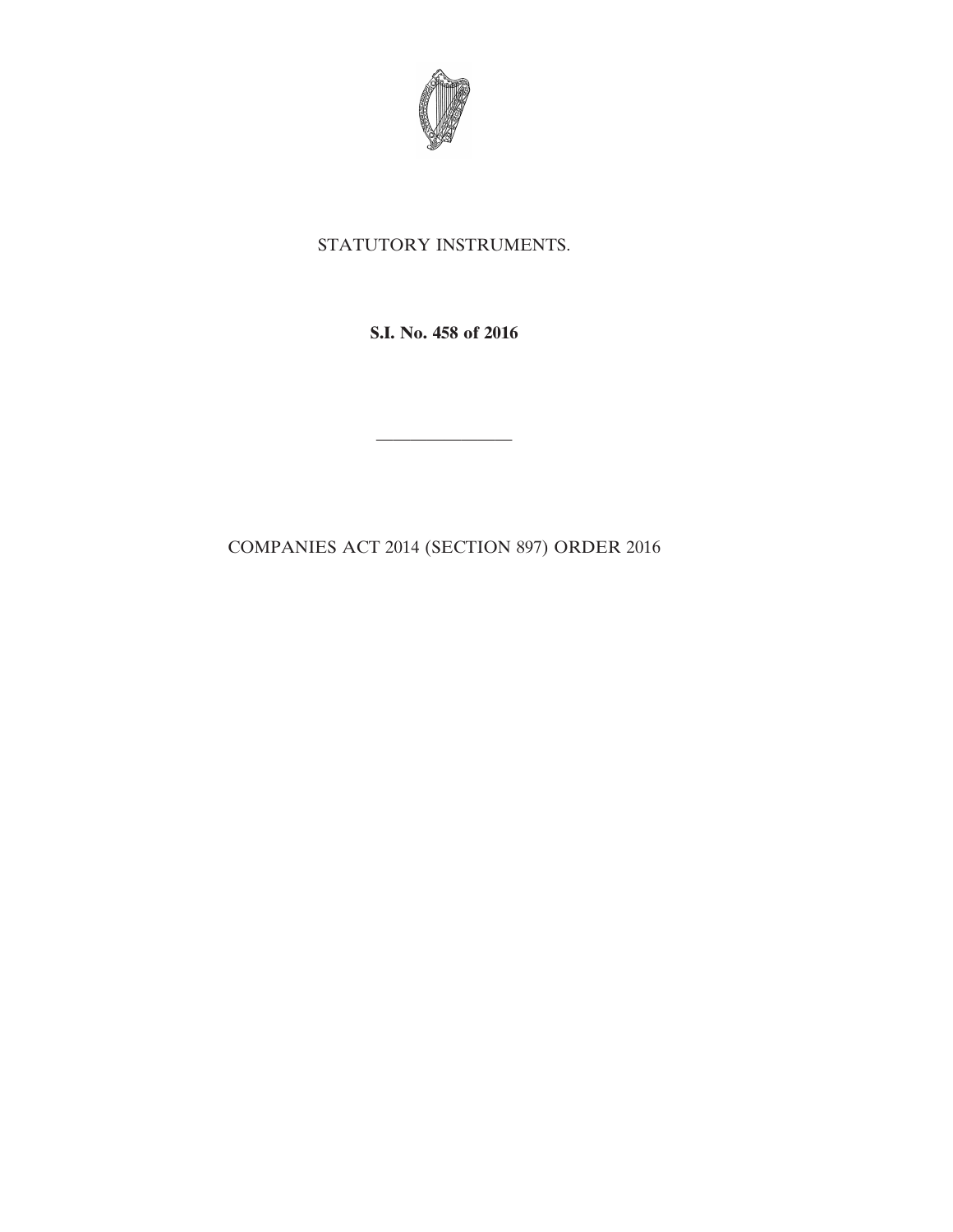## COMPANIES ACT 2014 (SECTION 897) ORDER 2016

I, MARY MITCHELL O'CONNOR, Minister for Jobs, Enterprise and Innovation, in exercise of the powers conferred on me by section 897(1) of the Companies Act 2014, and following consultation with the Registrar of Companies, hereby order as follows:

1. (1) This Order may be cited as the Companies Act 2014 (Section 897) Order 2016.

(2) This Order comes into operation on 1 June 2017.

2. In this Order—

"Act of 2014" means the Companies Act 2014 (No. 38 of 2014);

"Regulations of 2015" means the Companies Act 2014 (Forms) Regulations 2015 (S.I. No. 147 of 2015).

3. The sole means to be used to deliver the following documents to the Registrar shall be those provided for under the Electronic Commerce Act (No. 27 of 2000) effected in a manner which complies with any requirements of the Registrar of the kind referred to in sections  $12(2)(b)$  and  $13(2)(a)$  of that Act:

- (*a*) Form B1 which is prescribed under Regulation 25 of the Regulations of 2015 for the purposes of section 343(4) of the Act of 2014,
- (*b*) Form B2 which is prescribed under Regulation 7 of the Regulations of 2015 for the purposes of section 50(3) of the Act of 2014,
- (*c*) Form B10 which is prescribed under Regulation 18 of the Regulations of 2015 for the purposes of section 149(8) of the Act of 2014
- (*d*) Form B73 which is prescribed under Regulation 26 of the Regulation of 2015 for the purposes of section 346(2)(*b*) of the Act of 2014.

L.S.

GIVEN under my Official Seal, 24 August 2016.

> MARY MITCHELL O'CONNOR, Minister for Jobs, Enterprise and Innovation.

*Notice of the making of this Statutory Instrument was published in "Iris Oifigiúil" of* 30*th August*, 2016.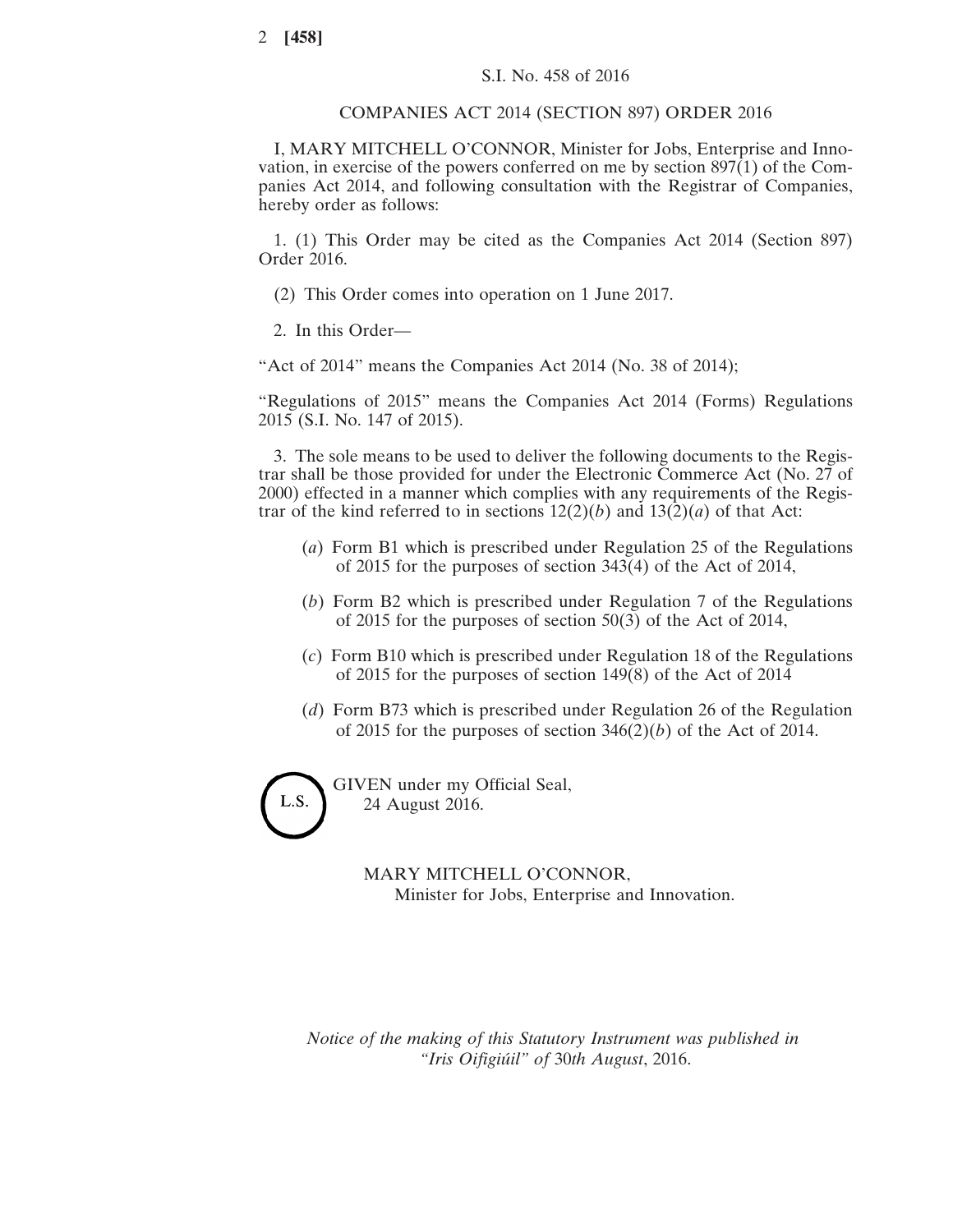**[458]** 3

## EXPLANATORY NOTE

*(This note is not part of the Instrument and does not purport to be a legal interpretation.)*

The purpose of this Order is to provide that certain Forms, prescribed under the Companies Act 2014 (Forms) Regulations 2015 (S.I. No. 147 of 2015), may be delivered to the Registrar of Companies only by the means provided for under the Electronic Commerce Act 2000, effected in a manner which complies with any requirements of the Registrar of the kind referred to in sections 12 (2) (*b*) and 13 (2) (*a*) of that Act.